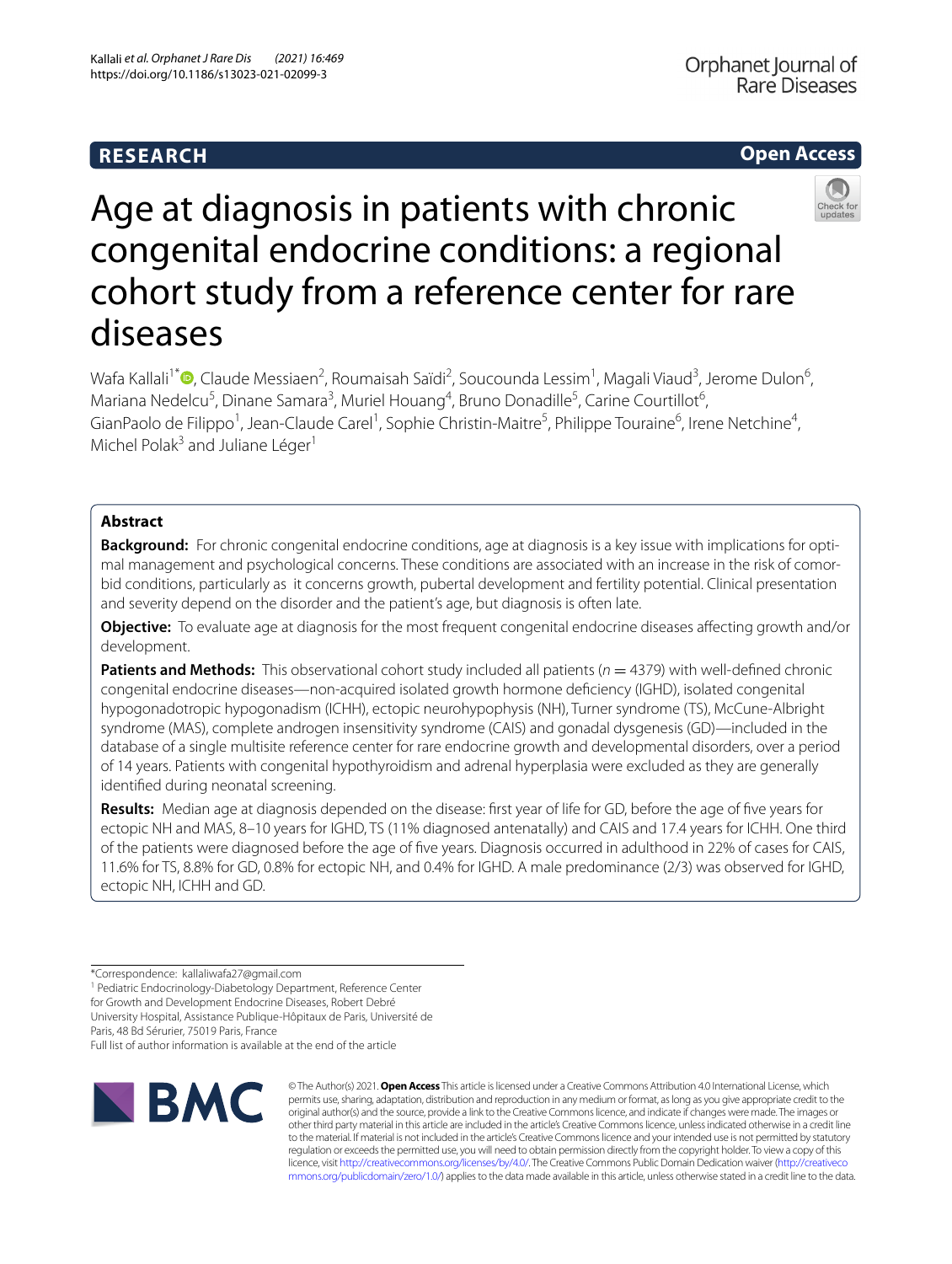**Conclusion:** The early recognition of growth/developmental failure during childhood is essential, to reduce time-todiagnosis and improve outcomes.

**Keywords:** Diagnosis, Congenital endocrine disease, Cohort, Female, Male

## **Introduction**

For chronic congenital endocrine conditions, age at diagnosis is a key issue with implications for optimal management and psychological concerns. These conditions are associated with a high risk of comorbid conditions, afecting growth, pubertal development and fertility potential, in particular. Clinical presentation and severity depend on the disorder and the patient's age, but diagnosis is often late. There are several registries for endocrine disorders, but age at the detection of chronic congenital conditions has never been studied systematically [[1\]](#page-7-0). Reports have been published for single centers and single conditions, but no information is available for large cohorts of patients with rare chronic congenital endocrine disorders. Early diagnosis and treatment have been shown to have a positive impact on the outcome of patients with congenital hypothyroidism and congenital adrenal hyperplasia. Most patients with these conditions are now diagnosed within the frst three weeks of life, thanks to the introduction of neonatal screening programs [\[2](#page-7-1), [3\]](#page-7-2).

Reference centers for rare diseases were established in France under the Rare Disease Plan, which began in 2004  $[4]$  $[4]$ . Their principal missions are to improve care and healthcare equality for all patients with rare conditions, and to decrease the time-to-diagnosis and the number of cases of undiagnosed disease. They have helped to improve our knowledge and expertise in the study and treatment of rare diseases, with potential implications for improving outcome. A large national database (the *Cemara database*) including cases of rare diseases from all the reference centers in France and using standardized data collection methods has been established, with the aim of improving our understanding of the epidemiology of rare diseases and promoting research activities [\[5](#page-7-4)].

The aim of this study was to evaluate age at diagnosis in rare congenital endocrine diseases afecting growth and/ or development, based on the database of our reference center.

## **Patients and methods**

## **Patients**

This observational cohort study included all patients (*n*  $=$  4379) diagnosed with seven well-defined chronic congenital endocrine diseases included in the database of a single reference center for rare endocrine growth and developmental disorders. This multisite reference center includes fve academic pediatric and adult endocrinology departments in the Paris area, and the data considered covered a period of 14 years, between January 2006 (when this group of departments qualifed as a reference center for rare diseases) and December 2019. Patients with congenital hypothyroidism and adrenal hyperplasia were excluded, as these conditions are generally diagnosed during neonatal screening.

Patients were considered eligible for the study if they were included in the database of our reference center during this period and had non-acquired idiopathic and isolated growth hormone defciency (IGHD), ectopic neurohypophysis (ectopic NH), isolated congenital hypogonadotropic hypogonadism (ICHH), Turner syndrome (TS), McCune-Albright syndrome (MAS), or disorders of genital development, such as complete androgen insensitivity syndrome (CAIS) and gonadal dysgenesis 45X, 46XY (GD).

### **Study protocol**

We analyzed this reference center database, which includes clinical information extracted from the medical records of all patients with these rare congenital endocrine diseases. The demographic characteristics recorded included date of birth, sex, age and year at diagnosis.

The study protocol was approved by the Paris Nord Ethics Review Committee for Biomedical Research Projects (CEERB) (No. 12-029). All the patients' fles were included in the CEMARA database. This national database has been declared to the French data protection agency (*Commission Nationale de l'Informatique et des Libertés* (CNIL), No. 909474 in 2010). In compliance with French law, each of the patients included expressed their non-opposition to the collection and use of personal data.

## **Methods**

The total number of patients was recorded for each condition and each year during the study period. We recorded the number of new patients and the number of patients with long-term care. New patients were defned as any patient not previously seen by the healthcare provider. Patients were classifed into two groups, with seven subgroups, on the basis of their chronic pathological endocrine conditions: (1) pituitary insufficiency, with the subgroups non-acquired idiopathic isolated growth hormone deficiency, ectopic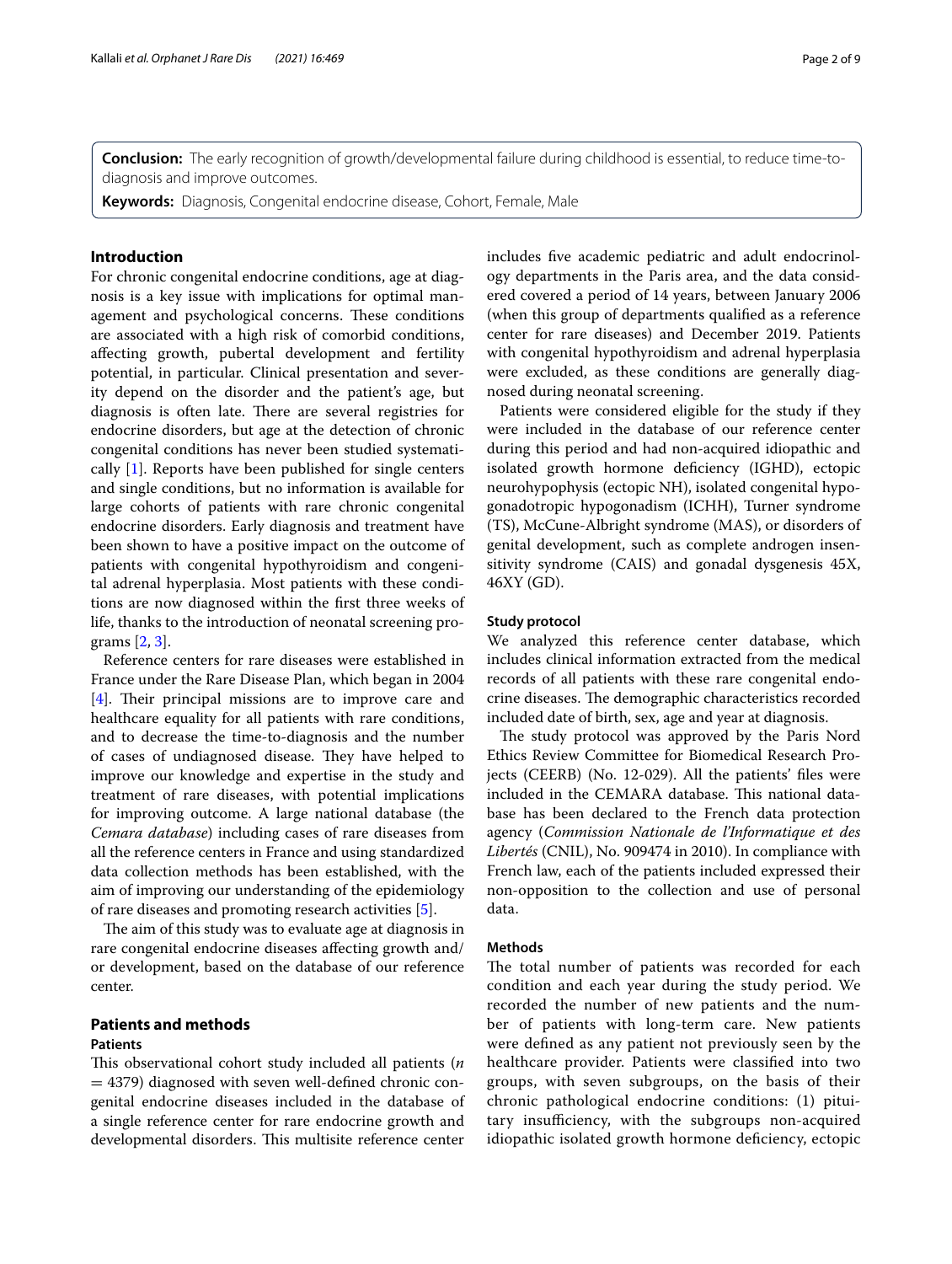neurohypophysis and isolated congenital hypogonadotropic hypogonadism; (2) syndromic or gonadal disorders, with the subgroups Turner syndrome, McCune-Albright syndrome, complete androgen insensitivity syndrome and gonadal dysgenesis.

Each rare disease had specifc features based on clinical, hormonal, cytogenetic, molecular and imaging evaluations. Patients with IGHD had growth failure caused by isolated GH defciency, with no identifable etiology and no structural hypothalamic pituitary abnormalities on magnetic resonance imaging (MRI). Biochemical markers included low serum IGF-I levels and GH peaks < 6.7 ng/ml in two independent GH stimulation tests. Patients with ectopic NH were diagnosed mostly on the basis of hypoglycemia, midline abnormalities and/or short stature and, in addition, for male patients, micropenis and/ or cryptorchidism. In all cases, MRI fndings showed an ectopic location of the posterior lobe of the pituitary gland, with low serum IGF-I levels and, in most cases, a GH peak < 6.7 ng/ml in at least one GH stimulation test. Patients with ICHH were identifed either during infancy, on the basis of cryptorchidism, micropenis, familial or syndromic presentation, or later in life, on the basis of an absence of sexual maturation and/or infertility, with a biochemical profle of low concentrations of sex steroids in a context of gonadotropin defciency. Patients with TS were defned on the basis of their karyotype, with a monosomic or other chromosomal aberration for the X chromosome, determined before or after birth, in female individuals mostly with unexplained growth failure or delayed puberty, cardiac or morphological abnormalities or infertility. Patients with MAS, arising from somatic gain-of function mutations of the *GNAS* gene leading to mosaic Gsα activation, were identifed clinically, on the basis of a variable combination of fbrous bone dysplasia, café-au-lait skin pigmentation, and hyperfunctioning endocrinopathies, mostly peripheral precocious puberty in early childhood. Patients with CAIS have normal female external genitalia with a 46, XY karyotype and undescended testes, due to a complete absence of response to androgens. Patients with GD were defned on the basis of a 45, X/46, XY karyotype, with abnormal genitalia.

Patients were classifed into age groups: antenatal,  $[0-1), [1-2), [2-5), [5-8), [8-11), [11-18), [18-25), [25-$ 40), [40–60) and  $\geq$  60 years, and into group on the basis of age at diagnosis: ≤5 years,  $[5-11)$  years,  $[11-18)$  years and  $\geq$  18 years.

Two periods, from 2006 to 2012, and from 2013 to 2019, were considered, for an analysis of trends in diagnosis over time. The influence of sex on age at diagnosis was also studied for patients with IGHD, ectopic NH, ICHH and GD.

#### **Statistical analysis**

The results are expressed as numerical values (percentages) for categorical variables and as medians (interquartile range) for continuous variables. The Wilcoxon test was used for comparisons by sex. The chi-squared test was used to assess temporal trends in age at diagnosis between the two time periods considered. A *p*-value less than 0.05 was considered statistically signifcant. Data were analyzed with R software version 4.0.2.

## **Results**

The median (interquartile range) age at diagnosis, and the distribution of age at diagnosis by congenital endocrine disease, age group and sex are shown in Figs. [1](#page-2-0), [2](#page-3-0) and Table [1.](#page-5-0)

IGHD (mostly followed exclusively at pediatric endocrine centers) and TS were the most frequent congenital endocrine conditions in our cohort, accounting for 70.1% ( $n = 3071$ ) of the patients. ICHH and ectopic NH accounted for 17.4% (*n* = 761) and 8.3% (*n* = 364), respectively. MAS, CAIS and GD were very rare, each accounting for less than 2% of our cohort.

Due to its efects on genital development, GD was mostly diagnosed antenatally or before the age of one year. More than 60% of the patients with ectopic NH and MAS were diagnosed before the age of fve years. Median age at diagnosis was 8.4 years for IGHD, 9.0 years for TS,



<span id="page-2-0"></span>**Fig. 1** Median age at diagnosis in patients with gonadal dysgenesis (*n* = 68), ectopic neurohypophysis (*n* = 364), McCune-Albright syndrome ( $n = 38$ ), isolated and idiopathic GH deficiency ( $n =$ 1593), Turner syndrome ( $n = 1478$ ), complete androgen insensitivity syndrome ( $n = 77$ ), and isolated congenital hypogonadotropic hypogonadism ( $n = 761$ ). The horizontal line represents the median, the box indicates the interquartile range (50% of values), and the whiskers show the range of the data, excluding the outliers. ND: not determined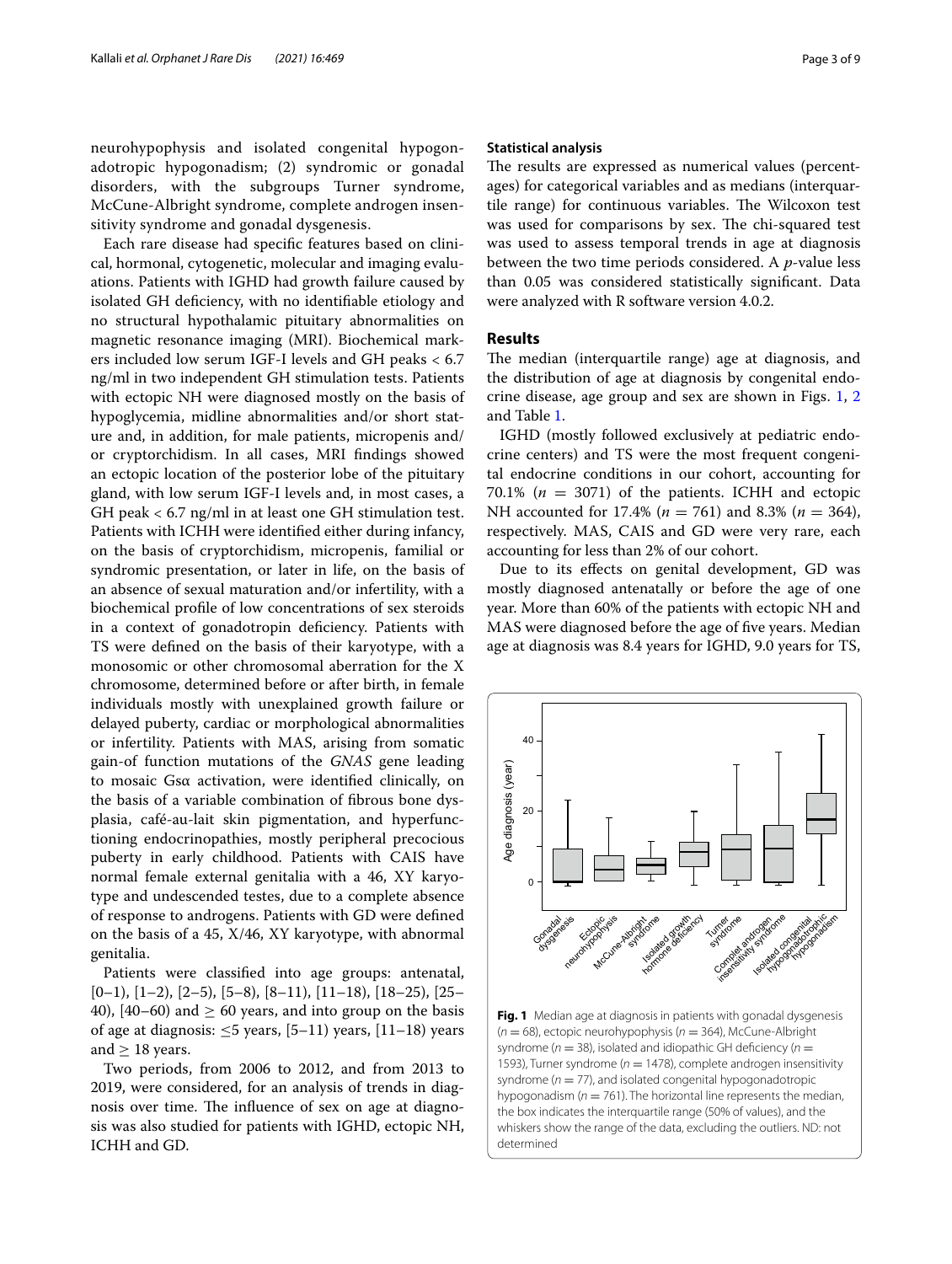9.3 years for CAIS and 17.4 years for ICHH, which was mostly diagnosed during adolescence (31.1% of cases) or in adults (46%). Unexpectedly, diagnosis occurred late, during adulthood, in a few patients with other conditions, such as GD in 8.8% of cases, ectopic NH in 0.8%, and IGHD in 0.4% of cases, and for conditions involving amenorrhea and infertility, such as TS and CAIS, in 11.6% and 22.1% of cases, respectively. Interestingly, 10.8% of patients with Turner syndrome were diagnosed antenatally.

The sex ratio differed between endocrine diseases, with a male predominance for IGHD (61.5%), ectopic NH (61.3%), ICHH (60.7%) and GD (72.1%). As expected, a female predominance was observed in MAS (94.7%) and, by defnition, all the patients with TS and CAIS were considered female. Age at diagnosis was determined by sex for IGHD, ectopic NH, ICHH and GD (Table [2](#page-5-1)). Despite an absence of diference between the sexes for each disease *per se*, male predominance was observed in almost all age groups for IGHD and ICHH (Fig. [2\)](#page-3-0). For patients with ectopic NH, a balanced sex ratio was observed for patients under the age of 5 years, but male predomi-nance was observed for older patients (Fig. [2\)](#page-3-0). The effect of sex on median age at diagnosis also difered between endocrine disorders, with earlier diagnosis for female patients than for male patients for ectopic NH, and for male patients than for female patients for IGHD {2.50  $(0.83-4.83)$  vs. 4.00  $(0.50-8.27)$  years,  $p = 0.001$ } and  $(8.83 \ (4.33-11.25) \ vs. \ 8.17 \ (4.50-11.42) \ years, p = 0.07;$ for female and male patients, respectively}.

No temporal trend in age at diagnosis was observed in comparisons between the 2006–2012 period and the 2013–2019 period, for any of the conditions studied (data not shown).

## **Discussion**

We report the largest regional multicenter cohort study to date evaluating the epidemiology of congenital endocrine conditions followed at academic pediatric and adult endocrinology centers. This study demonstrates differences in age at diagnosis for seven congenital chronic endocrine diseases, according to the underlying diagnosis and sex. Most patients with these congenital endocrine disorders were diagnosed during the pediatric period, but large diferences were found between groups and between patients within the same etiological group.

Age at diagnosis has been analyzed separately in some chronic congenital conditions. For the most frequently

studied conditions, such as IGHD, ectopic NH and TS, considerable attention has been paid to age at the start of GH treatment, which is generally considered to be close to age at diagnosis  $[6, 7]$  $[6, 7]$  $[6, 7]$  $[6, 7]$ . In our study, the median age at IGHD diagnosis was similar to the values previously reported, which range from 6.1 to 10.8 years  $[8-11]$  $[8-11]$  $[8-11]$ . For patients with ectopic NH, diagnosis occurred earlier, as reported in most studies, probably refecting the more severe phenotype of this condition relative to IGHD in terms of the severity of growth hormone defciency, resulting, in most cases, in a greater height deficit with respect to mid-parental target height, hormonal deficits afecting two or more additional pituitary hormones, and clinical symptoms early in infancy, including hypoglycemia, prolonged jaundice and/or micropenis and/or cryptorchidism in male patients and/or associated extrapituitary midline malformations leading to cerebral MRI examinations revealing developmental disorders of the hypothalamic pituitary axis [[12](#page-7-9)[–15](#page-7-10)]. Our estimate that more than one quarter of our patients with ectopic NH were diagnosed during the frst year of life is consistent with this greater severity.

Another interesting fnding for IGHD and ectopic NH was the male predominance observed in both these subgroups, consistent with previous fndings [\[6](#page-7-5), [7](#page-7-6), [9](#page-7-11), [10](#page-7-12), [13](#page-7-13), [15,](#page-7-10) [16\]](#page-7-14). However, female patients with ectopic NH were diagnosed earlier than male patients with this condition, suggesting that the disorder was at least as severe in girls as in boys  $[13, 15]$  $[13, 15]$  $[13, 15]$ . The observed male predominance is therefore probably less likely to be due to symptoms or greater growth impairment during the pediatric period, and more likely to be due to referral bias, greater concern about short stature in boys and/or more frequent pre-scription of GH treatment [\[10,](#page-7-12) [17](#page-7-15)].

Late diagnosis was clearly confrmed for patients with TS, relative to previous reports in which median age at diagnosis ranged from 6.6 to 15 years  $[6, 7, 18-24]$  $[6, 7, 18-24]$  $[6, 7, 18-24]$  $[6, 7, 18-24]$  $[6, 7, 18-24]$  $[6, 7, 18-24]$ . We found that 10.8% of TS patients were diagnosed antenatally, refecting recent increases in prenatal diagnosis relative to previous reports [\[25](#page-7-18), [26](#page-7-19)]. Conversely, a failure to diagnose TS early in life, as in pediatric patients diagnosed after the age of 11 years (26.6%) and in patients diagnosed as adults (11.6%), may be attributed to a lack of concern about short stature and/or pubertal delay in girls, depriving patients of appropriate management and potentially leading to greater morbidity and mortality, a lower quality of life and psychosocial deficits  $[27-29]$  $[27-29]$  $[27-29]$ . Increasing awareness, to favor the earlier diagnosis of

(See fgure on next page.)

<span id="page-3-0"></span>**Fig. 2** Age and sex distribution at diagnosis in patients with seven chronic congenital endocrine diseases afecting growth/development: isolated and idiopathic GH defciency (*n* = 1593), ectopic neurohypophysis (*n* = 364), isolated congenital hypogonadotropic hypogonadism (*n* = 761), McCune-Albright syndrome (*n* = 38), complete androgen insensitivity syndrome (*n* = 77), gonadal dysgenesis (*n* = 68), and Turner syndrome (*n* = 1478).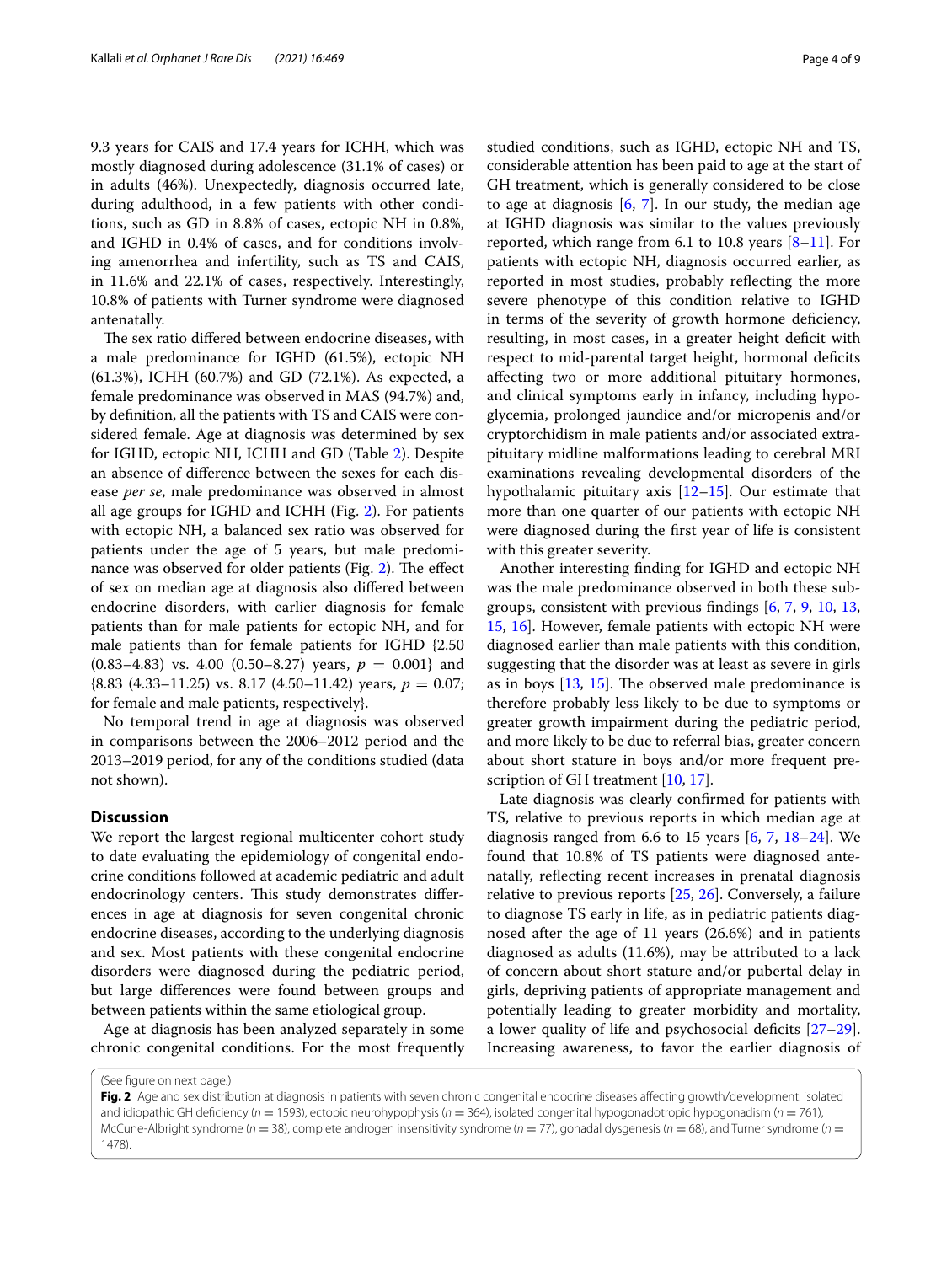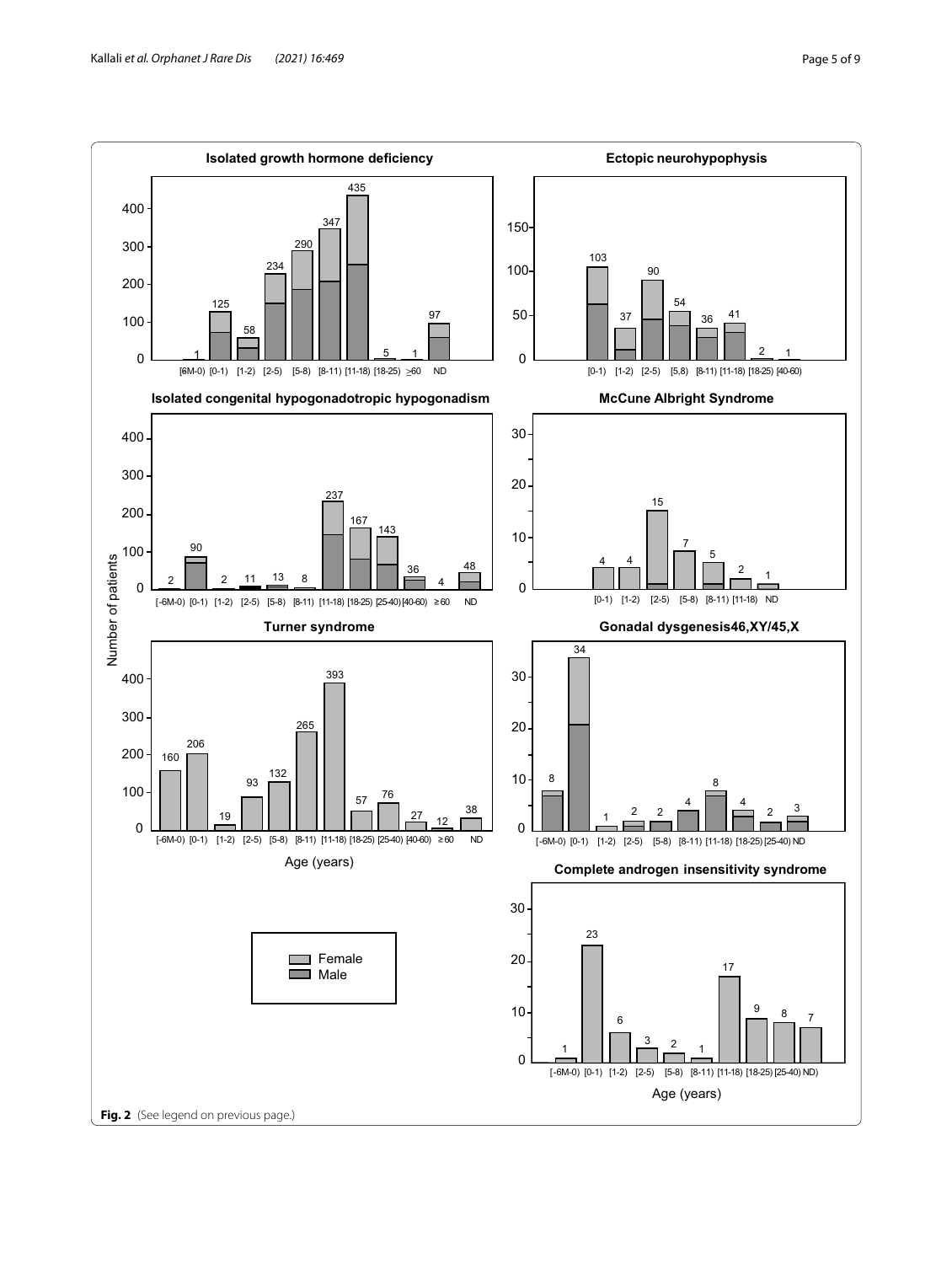|                                      | <b>Number</b><br>of patients<br>(Female%) | Missing data<br>N(%) | Median age<br>at diagnosis<br>(years) | <b>Patients</b><br>diagnosed<br>< 5 years<br>old | <b>Patients</b><br>diagnosed<br>$[5 - 11]$<br>years old | <b>Patients</b><br>diagnosed<br>$[11 - 18]$<br>years old | <b>Patients</b><br>diagnosed<br>$\geq$ 18 years<br>old |
|--------------------------------------|-------------------------------------------|----------------------|---------------------------------------|--------------------------------------------------|---------------------------------------------------------|----------------------------------------------------------|--------------------------------------------------------|
| Idiopathic isolated growth hormone   | 1593                                      | 97                   | 8.42                                  | 418                                              | 637                                                     | 435                                                      | 6                                                      |
| deficiency                           | (38.5%)                                   | $(6.1\%)$            | $(4.42 - 11.33)$                      | (26.2%)                                          | (40%)                                                   | (27.3%)                                                  | (0.4%)                                                 |
| Ectopic posterior pituitary syndrome | 364<br>(38.7%)                            | $\Omega$             | 3.42<br>$(0.50 - 7.50)$               | 230<br>(63.2%)                                   | 90<br>(24.7%)                                           | 41<br>(11.3%)                                            | 3<br>(0.8%)                                            |
| Isolated congenital hypogonadotropic | 761                                       | 48                   | 17.42                                 | 105                                              | 21                                                      | 237                                                      | 350                                                    |
| hypogonadism                         | (39.3%)                                   | (6.3%)               | $(14.00 - 25.00)$                     | (13.8%)                                          | (2.8%)                                                  | $(31.1\%)$                                               | (46%)                                                  |
| Turner syndrome*                     | 1478                                      | 38                   | $9.00**$                              | 478                                              | 397                                                     | 393                                                      | 172                                                    |
|                                      | (100%)                                    | (2.6%)               | $(0.67 - 13.69)$                      | (32.3%)                                          | (26.9%)                                                 | (26.6%)                                                  | (11.6%)                                                |
| McCune-Albright Syndrome             | 38<br>(94.7%)                             | (2.6%)               | 4.67<br>$(2.50 - 6.58)$               | 23<br>(60.5%)                                    | 12<br>(31.6%)                                           | 2<br>(5.3%)                                              | <b>ND</b>                                              |
| Complete androgen insensitivity      | 77                                        | 7                    | 9.25                                  | 33                                               | 3                                                       | 17                                                       | 17                                                     |
| syndrome                             | $(100\%)$                                 | $(9.1\%)$            | $(0.21 - 16.00)$                      | (42.8%)                                          | (3.9%)                                                  | (22.1%)                                                  | (22.1%)                                                |
| Gonadal dysgenesis 46, XY/45, X      | 68                                        | 3                    | 0.00                                  | 45                                               | 6                                                       | 8                                                        | 6                                                      |
|                                      | (27.9%)                                   | (4.4%)               | $(0.00 - 9.25)$                       | (66.2%)                                          | (8.8%)                                                  | (11.8%)                                                  | (8.8%)                                                 |

## <span id="page-5-0"></span>**Table 1** Age at diagnosis for seven congenital endocrine diseases, by age category

Values are expressed as median ± quartiles, or number *(%)*

\*Antenatal diagnosis in Turner syndrome: *n* = 160 (10.8%)

\*\*Median age of patients with Turner syndrome diagnosed postnatally: 10.83 (7.00–15.00) years

<span id="page-5-1"></span>**Table 2** Age at diagnosis, by sex, in patients with isolated growth hormone deficiency, ectopic neurohypophysis, isolated congenital hypogonadotropic hypogonadism and gonadal dysgenesis

|                                                   | Female<br>Median age (interquartile range), in<br>years | Male<br>Median age (interquartile range), in<br>years | p       |
|---------------------------------------------------|---------------------------------------------------------|-------------------------------------------------------|---------|
| Isolated growth hormone deficiency                | 8.83<br>$(4.33 - 11.25)$<br>$n = 614$                   | 8.17<br>$(4.50 - 11.42)$<br>$n = 979$                 | 0.073   |
| Ectopic posterior pituitary syndrome              | 2.50<br>$(0.83 - 4.83)$<br>$n = 141$                    | 4.00<br>$(0.50 - 8.27)$<br>$n = 223$                  | 0.001   |
| Isolated congenital hypogonadotropic hypogonadism | 18.50<br>$(16.00 - 26.00)$<br>$n = 299$                 | 16.00<br>$(11.88 - 23.00)$<br>$n = 462$               | < 0.001 |
| Gonadal dysgenesis 46, XY/45, X                   | 0.00<br>$(0.00 - 0.08)$<br>$n = 19$                     | 0.00<br>$(0.00 - 11.6)$<br>$n = 49$                   | 0.026   |

Values are expressed as median (interquartile range), or number

Turner syndrome, remains a matter of high priority, not only in girls with a short stature, but also in those with a mild phenotype, delayed puberty or secondary amenorrhea [\[30](#page-8-1)]. Clinical expertise and algorithms for optimizing the early detection of abnormal growth in children, thereby reducing time-to-diagnosis for TS and GH defciency, should be developed to improve the health and outcomes of these patients [[31,](#page-8-2) [32](#page-8-3)].

As expected, most patients with isolated congenital hypogonadotropic hypogonadism were diagnosed during adolescence or early childhood, as this disorder is characterized by an absence of puberty and by infertility [\[33](#page-8-4)]. Unlike previous reports, boys in our cohort were diagnosed signifcantly earlier than girls [[34\]](#page-8-5). About 12% of patients with this condition, mostly boys, were diagnosed within the frst year of life on the basis of other developmental abnormalities, cryptorchidism, micropenis or a familial form of the disorder.

For other rare and complex diseases, such as gonadal dysgenesis and CAIS with diferences of sex development (DSD) due to atypical genital phenotypes with respect to genotype, diagnosis often occurred in early infancy. However, more than half the patients with CAIS and one third of those with gonadal dysgenesis were diagnosed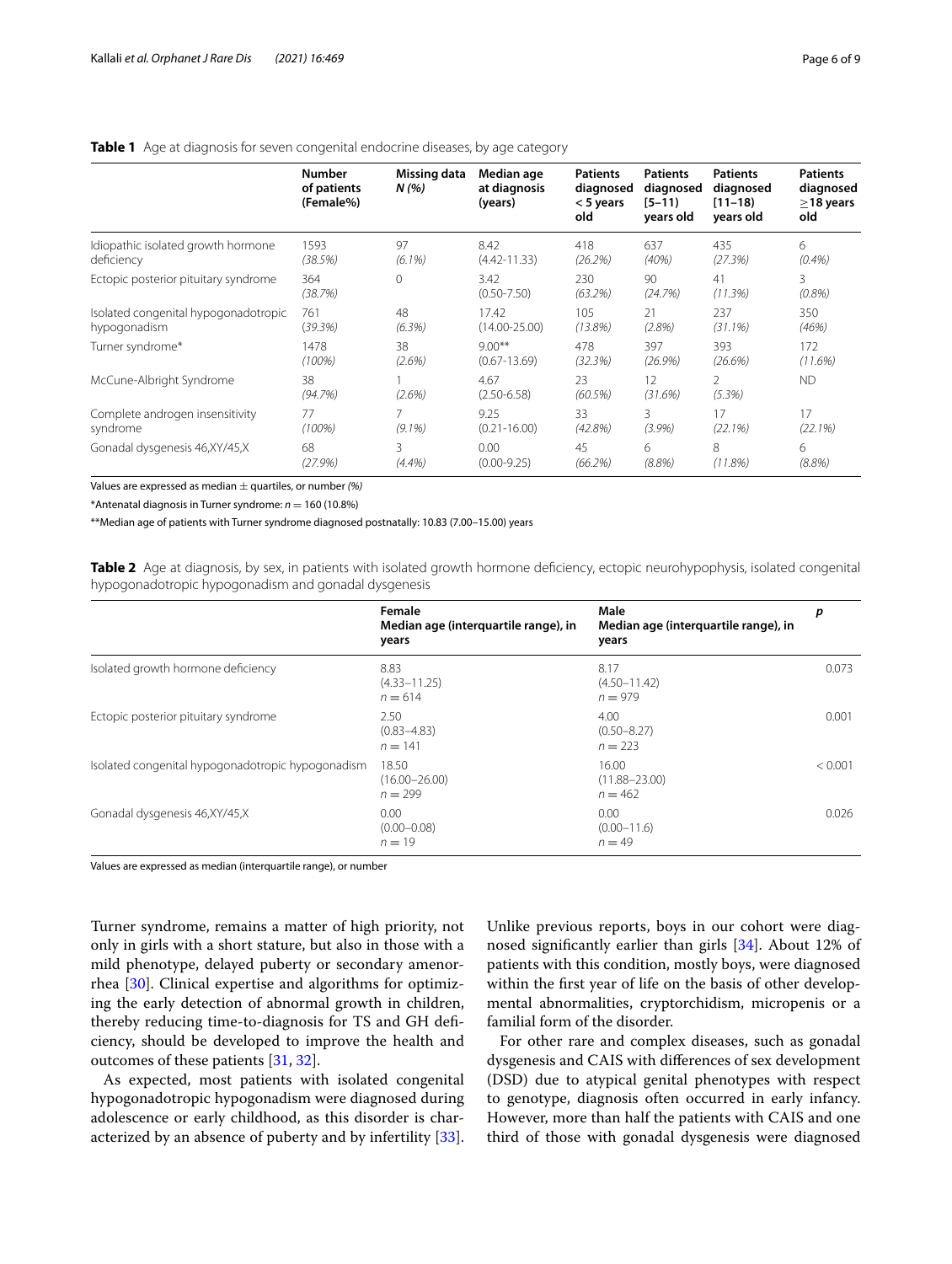after the age of fve years, with some not diagnosed until adulthood, due to the considerable variability of clinical presentations related to specifc aspects of these disorders [\[35](#page-8-6)[–38](#page-8-7)].

Finally, although MAS is equally frequent in girls and boys, a female preponderance was observed in our cohort of patients followed in endocrinology departments, consistent with the fndings of previous studies [[39,](#page-8-8) [40](#page-8-9)]. Gonadal involvement is much more frequent in girls than in boys, with peripheral precocious puberty and metrorrhagia due to estrogen secretion from ovarian cysts occurring in early childhood. Furthermore, diagnosis may be difcult in boys, in whom fbrous bone dysplasia in isolation or in combination with additional features of MAS may be the key to diagnosis. For these reasons, this condition is typically recognized mostly in girls during early childhood. The management of boys by orthopedists/surgeons rather than endocrinologists may account for the female preponderance found in our endocrinology departments.

One of the major strengths of this study is its inclusion of all the patients from a defned population from a reference center for rare diseases including pediatric and adult academic clinical departments for whom age at diagnosis and etiology were known, over a 14-year period. It was, therefore, possible to evaluate subgroups of individuals with diferent disorders, with a large number of patients in each group. The method used to identify diagnoses was sufficiently sensitive in most cases. However, this study also had several inherent limitations, due to its observational nature and the heterogeneity of study subjects, who were diagnosed at various ages, from the neonatal period into adulthood. Unfortunately, with the method used, we were able to obtain information only about age at diagnosis and sex. No information was available concerning the clinical symptoms leading to the diagnosis of each disorder. This study cannot, therefore, provide further insight into the mechanisms underlying late diagnosis in some patients, particularly for patients diagnosed in adulthood. It was also impossible to control for potential familial cases within this cohort, which might have afected age at diagnosis due to the potentially greater concern of the parents. We attempted to minimize selection bias by assessing a broad population of patients, but some selection bias may have remained and may have afected the accuracy of median age at diagnosis estimates, as patients not followed at endocrinology centers were not evaluated. We cannot, therefore, rule out the possibility that there was a residual selection bias due to the non-inclusion of patients not followed at endocrinology centers, particularly for boys with MAS, who are mostly followed for non-endocrine manifestations of the disease. Finally, our study includes patients recruited from academic departments in a single region of France. This may also have affected the results, due to the omission of afected individuals followed in decentralized healthcare structures. Moreover, given that our institution is a tertiary referral center, there may be a selection bias for patients at higher risk, and it was unknown whether the patients had been seen at another institution before evaluation at our center.

## **Conclusion**

This study provides further insight into age at diagnosis and its relationship to sex for several major congenital endocrine disorders. These original findings have important clinical implications for patient management, as they highlight the need for the early recognition of features associated with chronic endocrine disorders of childhood onset, potentially improving their long-term outcomes. The potential sex bias in some of these conditions requires further exploration, but our fndings highlight the utility of developing algorithms for facilitating the identifcation of patients at an early age, due to the inherently high risk of these patients developing comorbid conditions. Future studies should also explore the value of these algorithms for application in the primary care setting and improvements in healthcare organization to reduce the time-to-diagnosis for heterogeneous groups of patients with rare conditions. Continuous monitoring of standardized data collection in databases such as the one used here is required, to follow trends and to facilitate large-scale multicenter studies.

#### **Abbreviations**

IGHD: Isolated growth hormone deficiency; Ectopic NH: Ectopic neurohypophysis; ICHH: Isolated congenital hypogonadotropic hypogonadism; TS: Turner syndrome; MAS: McCune–Albright syndrome; CAIS: Complete androgen insensitivity syndrome; GD: Gonadal dysgenesis.

#### **Authors' contributions**

WK contributed to the analysis and interpretation of data and drafted the manuscript. CM, RS carried out the statistical analyses. SL contributed to the analysis and interpretation of data and critically reviewed and revised the manuscript. MV, JD, MN contributed to data acquisition and revision of the manuscript. DS, MH, BD, CC, GDF collected data, contributed to the interpretation of data and critically reviewed and revised the manuscript. JCC, SCM, PT, IN, MP conceptualized and designed the study, contributed to the interpretation of data and critically reviewed and revised the manuscript. JL conceptualized and designed the study, coordinated and supervised data collection and analysis, contributed to data interpretation, and supervised the writing of the manuscript. All authors read and approved thefnal manuscript.

#### **Funding**

The authors are members of the French Reference Center for Growth and Development Endocrine Diseases (<http://crmerc.aphp.fr>), which is funded by the French Ministry of Health (Rare Disease Plan). Data collection, analysis and interpretation, and the decision to submit the paper for publication were the responsibility of the authors alone. The funding sources had no role in study design, data collection, data interpretation, data analysis, or the writing of the report.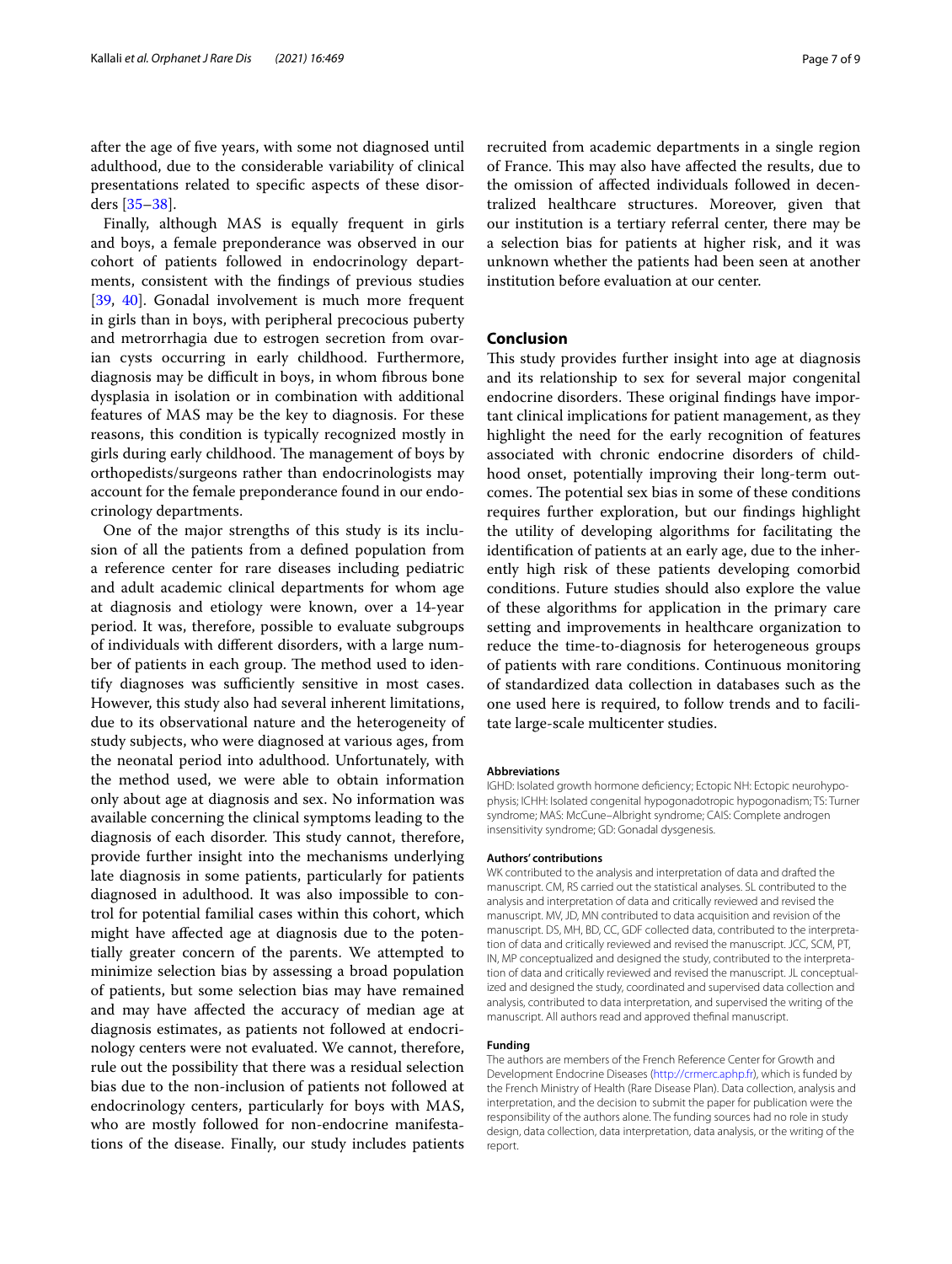#### **Availability of data and materials**

The datasets used and/or analyzed during the current study are available from the corresponding author on reasonable request.

## **Declarations**

#### **Ethics approval**

The study protocol was approved by the Paris Nord Ethics Review Committee for Biomedical Research Projects (CEERB) (No. 12-029).

#### **Consent for publication**

All the authors have approved the submitted version.

#### **Competing interests**

The authors declare that they have no competing interests

#### **Author details**

<sup>1</sup> Pediatric Endocrinology-Diabetology Department, Reference Center for Growth and Development Endocrine Diseases, Robert Debré University Hospital, Assistance Publique-Hôpitaux de Paris, Université de Paris, 48 Bd Sérurier, 75019 Paris, France. <sup>2</sup> Banque Nationale de Données Maladies Rares, DSI-I&D, APHP, Paris, France. <sup>3</sup> Pediatric Endocrinology, Gynecology and Diabetology Department, Reference Center for Growth and Development Endocrine Diseases, Necker University Hospital, Assistance Publique-Hôpitaux de Paris, Université de Paris, 75015 Paris, France. <sup>4</sup> Pediatric Endocrinology Unit, Reference Center for Growth and Development Endocrine Diseases, Trous‑ seau University Hospital, Assistance Publique-Hôpitaux de Paris, Sorbonne Université, 75012 Paris, France. <sup>5</sup> Endocrinology Department, Reference Center for Growth and Development Endocrine Diseases, Saint Antoine University Hospital, Assistance Publique-Hôpitaux de Paris, Sorbonne Université, 75012 Paris, France. <sup>6</sup> Endocrinology Department, Reference Center for Growth and Development Endocrine Diseases, La Pitié Salpétrière University Hospital, Assistance Publique-Hôpitaux de Paris, Sorbonne Université, 75013 Paris, France.

## Received: 9 June 2021 Accepted: 24 October 2021 Published online: 04 November 2021

#### **References**

- <span id="page-7-0"></span>1. Ali SR, Bryce J, Cools M, Korbonits M, Beun JG, Taruscio D, et al. The current landscape of European registries for rare endocrine conditions. Eur J Endocrinol. 2019;180:89–98.
- <span id="page-7-1"></span>2. Léger J, Olivieri A, Donaldson M, Torresani T, Krude H, van Vliet G, et al. European Society for Paediatric Endocrinology consensus guidelines on screening, diagnosis, and management of congenital hypothyroidism. J Clin Endocrinol Metab. 2014;99:363–84.
- <span id="page-7-2"></span>3. Coulm B, Coste J, Tardy V, Ecosse E, Roussey M, Morel Y, et al. Efficiency of neonatal screening for congenital adrenal hyperplasia due to 21-hydroxylase defciency in children born in mainland France between 1996 and 2003. Arch Pediatr Adolesc Med. 2012;166:113–20.
- <span id="page-7-3"></span>4. French\_National\_Plan.pdf [Internet]. [cited 1 Apr 2021]. Available from: [https://www.orpha.net/actor/EuropaNews/2006/doc/French\\_National\\_](https://www.orpha.net/actor/EuropaNews/2006/doc/French_National_Plan.pdf) [Plan.pdf](https://www.orpha.net/actor/EuropaNews/2006/doc/French_National_Plan.pdf)
- <span id="page-7-4"></span>5. Choquet R, Landais P. The French national registry for rare diseases: an integrated model from care to epidemiology and research. Orphanet J Rare Dis. 2014;9(Suppl 1):O7.
- <span id="page-7-5"></span>6. Ranke MB, Lindberg A, on behalf of the KIGS International Board. Observed and predicted total pubertal growth during treatment with growth hormone in adolescents with idiopathic growth hormone defciency, Turner syndrome, short stature, born small for gestational age and idiopathic short stature: KIGS analysis and review. Horm Res Paediatr. 2011;75:423–32.
- <span id="page-7-6"></span>7. Child CJ, Zimmermann AG, Chrousos GP, Cummings E, Deal CL, Hasegawa T, et al. Safety outcomes during pediatric GH therapy: fnal results from the prospective GeNeSIS observational program. J Clin Endocrinol Metab. 2019;104:379–89.
- <span id="page-7-7"></span>8. Carel J-C. Adult height after long term treatment with recombinant growth hormone for idiopathic isolated growth hormone defciency:

observational follow up study of the French population-based registry. BMJ. 2002;325(7355):70–70.

- <span id="page-7-11"></span>9. Darendeliler F, Ranke MB, Bakker B, Lindberg A, Cowell CT, Albertsson-Wikland K, et al. Bone age progression during the first year of growth hormone therapy in pre-pubertal children with idiopathic growth hormone defciency, Turner syndrome or idiopathic short stature, and in short children born small for gestational age: analysis of data from KIGS (Pfzer International Growth Database). Horm Res Paediatr. 2005;63:40–7.
- <span id="page-7-12"></span>10. Ranke MB, Lindberg A, Tanaka T, Camacho-Hübner C, Dunger DB, Geffner ME. Baseline characteristics and gender diferences in prepubertal children treated with growth hormone in Europe, USA, and Japan: 25 years' KIGS® experience (1987–2012) and review. Horm Res Paediatr. 2017;87:30–41.
- <span id="page-7-8"></span>11. Zborovski S, Palmert MR, Harrington J. Limited utility of biochemical screening for pituitary deficiencies and adverse effects in idiopathic GH defciency. J Endocr Soc. 2019;3:1022–30.
- <span id="page-7-9"></span>12. Tauber M, Chevrel J, Diene G, Moulin P, Jouret B, Oliver I, et al. Longterm evolution of endocrine disorders and effect of GH therapy in 35 patients with pituitary stalk interruption syndrome. Horm Res Paediatr. 2005;64:266–73.
- <span id="page-7-13"></span>13. Simon D, Hadjiathanasiou C, Garel C, Czernichow P, Leger J. Phenotypic variability in children with growth hormone defciency associated with posterior pituitary ectopia. Clin Endocrinol (Oxf). 2006;0:060222010233011.
- 14. Gascoin-Lachambre G, Brauner R, Duche L, Chalumeau M. Pituitary stalk interruption syndrome: diagnostic delay and sensitivity of the auxological criteria of the Growth Hormone Research Society. PLoS ONE. 2011;6:e16367.
- <span id="page-7-10"></span>15. Bar C, Zadro C, Diene G, Oliver I, Pienkowski C, Jouret B, et al. Pituitary stalk interruption syndrome from infancy to adulthood: clinical, hormonal, and radiological assessment according to the initial presentation. PLoS ONE. 2015;10:2354.
- <span id="page-7-14"></span>16. Reynaud R, Albarel F, Saveanu A, Kafel N, Castinetti F, Lecomte P, et al. Pituitary stalk interruption syndrome in 83 patients: novel *HESX1* mutation and severe hormonal prognosis in malformative forms. Eur J Endocrinol. 2011;164:457–65.
- <span id="page-7-15"></span>17. Grimberg A, Huerta-Saenz L, Grundmeier R, Ramos MJ, Pati S, Cucchiara AJ, et al. Gender bias in US pediatric growth hormone treatment. Sci Rep. 2015;5:11099.
- <span id="page-7-16"></span>18. Massa G. Trends in age at diagnosis of Turner syndrome. Arch Dis Child. 2005;90:267–8.
- 19. Stochholm K, Juul S, Juel K, Naeraa RW, Højbjerg Gravholt C. Prevalence, incidence, diagnostic delay, and mortality in Turner syndrome. J Clin Endocrinol Metab. 2006;91:3897–902.
- 20. Schoemaker MJ, Swerdlow AJ, Higgins CD, Wright AF, Jacobs PA. Mortality in women with Turner syndrome in Great Britain: a national cohort study. J Clin Endocrinol Metab. 2008;93:4735–42.
- 21. Fiot E, Zenaty D, Boizeau P, Haigneré J, Dos Santos S, Léger J, et al. X-chromosome gene dosage as a determinant of impaired pre and postnatal growth and adult height in Turner syndrome. Eur J Endocrinol. 2016;174:281–8.
- 22. Vincent AJ, Nguyen HH, Ranasinha S, Vollenhoven B. Increased detection of co-morbidities with evaluation at a dedicated adult Turner syndrome clinic. Climacteric. 2017;20:442–7.
- 23. Woelfle J, Lindberg A, Aydin F, Ong KK, Camacho-Hubner C, Gohlke B. Secular trends on birth parameters, growth, and pubertal timing in girls with Turner syndrome. Front Endocrinol. 2018;9:54.
- <span id="page-7-17"></span>24. Berglund A, Viuff MH, Skakkebæk A, Chang S, Stochholm K, Gravholt CH. Changes in the cohort composition of Turner syndrome and severe non-diagnosis of Klinefelter, 47,XXX and 47,XYY syndrome: a nationwide cohort study. Orphanet J Rare Dis. 2019;14:16.
- <span id="page-7-18"></span>25. Baena N, De Vigan C, Cariati E, Clementi M, Stoll C, Caballín MR, et al. Turner syndrome: Evaluation of prenatal diagnosis in 19 European registries: prenatal diagnosis of Turner syndrome. Am J Med Genet A. 2004;129A:16–20.
- <span id="page-7-19"></span>26. Viuff MH, Stochholm K, Uldbjerg N, Nielsen BB, the Danish Fetal Medicine Study Group, Gravholt CH. Only a minority of sex chromosome abnormalities are detected by a national prenatal screening program for Down syndrome. Hum Reprod. 2015;30:2419‑26.
- <span id="page-7-20"></span>27. Ostberg JE, Conway GS. Adulthood in women with Turner syndrome. Horm Res Paediatr. 2003;59:211–21.